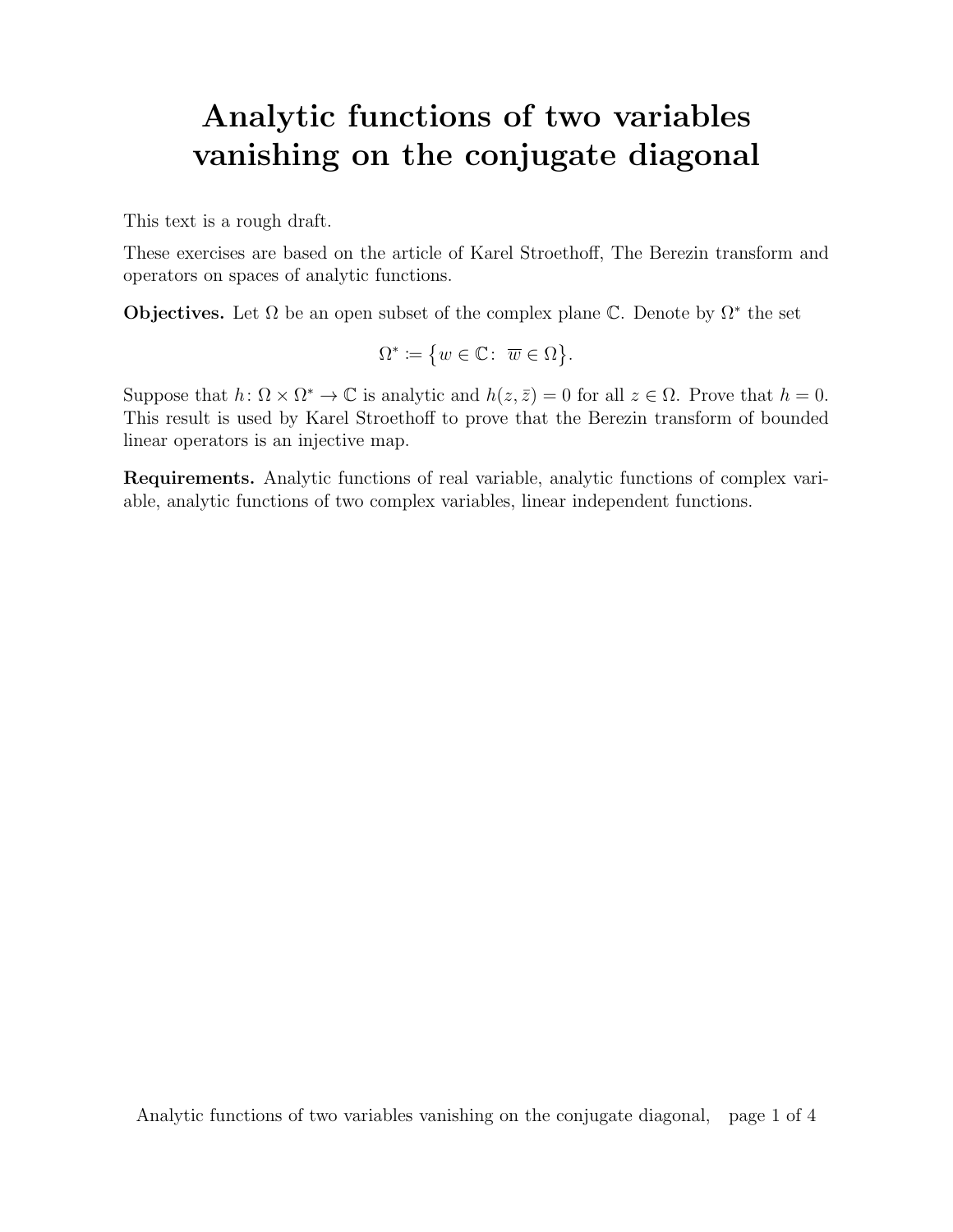## Linear independency of the exponent functions

**Exercise 1.** Recall the definition of the *Vandermonde matrix* generated by some numbers  $a_1, \ldots, a_n \in \mathbb{C}$  and the formula for its determinant.

$$
V(a_1,\ldots,a_n) \coloneqq
$$

 $\det V(a_1,\ldots,a_n)=$ 

**Exercise 2.** Denote by  $C^k(\mathbb{R}, \mathbb{C})$  the set of the k-times continuously differentiable functions  $\mathbb{R} \to \mathbb{C}$ .

**Exercise 3.** Let  $f_1, \ldots, f_n \in C^{n-1}(\mathbb{R}, \mathbb{C})$  and  $x \in \mathbb{R}$ . Recall the definition of the *Wron*skian of  $f_1, \ldots, f_n$  at the point x:

$$
W(f_1,\ldots,f_n)(x) \coloneqq
$$

**Exercise 4.** Let  $f_1, \ldots, f_n \in C^{n-1}(\mathbb{R}, \mathbb{C})$  be linearly dependent. Prove that for all  $x \in \mathbb{R}$ 

$$
W(f_1,\ldots,f_n)(x)=0.
$$

**Exercise 5.** Let  $f_1, \ldots, f_n \in C^{n-1}(\mathbb{R}, \mathbb{C})$  and  $x_0 \in \mathbb{R}$  such that

$$
W(f_1,\ldots,f_n)(x_0)\neq 0.
$$

Prove that  $f_1, \ldots, f_n$  are linealy independent.

**Exercise 6.** Let  $\alpha_1, \ldots, \alpha_n \in \mathbb{C}$  be pairwise different. Define the functions  $f_j : \mathbb{R} \to \mathbb{C}$ ,  $j \in \{1, ..., n\},\$ 

$$
f_j(x) \coloneqq e^{\alpha_j x}.
$$

Prove that  $f_1, \ldots, f_n$  are linearly independent.

Analytic functions of two variables vanishing on the conjugate diagonal, page 2 of 4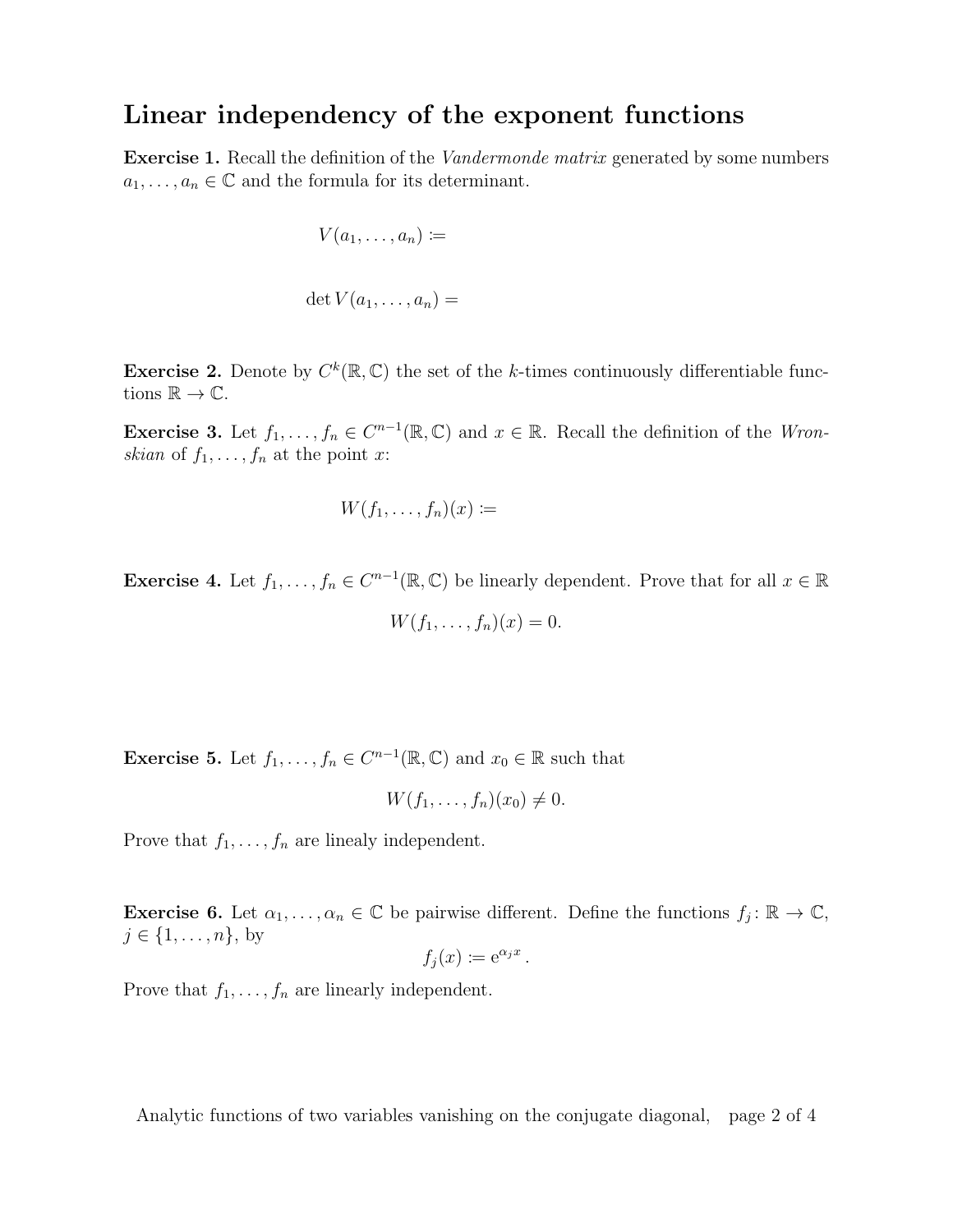## Homogeneous polynomials of two variables vanishing on the conjugate diagonal

In this section we consider a m-homogeneous polynomial of two complex variables, that is, a function  $P: \mathbb{C}^2 \to \mathbb{C}$  of the form

$$
P(z, w) := \sum_{k=0}^{m} a_k z^k w^{m-k}.
$$

**Exercise 7.** Let  $r > 0$ . Suppose that  $P(z, \bar{z}) = 0$  for all  $z \in \mathbb{C}$  with  $|z| = r$ . Prove that for all  $\theta \in \mathbb{R}$ 

$$
\sum_{k=0}^{m} a_k e^{2ik\theta} = 0.
$$

**Exercise 8.** Let  $r > 0$  and  $P(z, \bar{z}) = 0$  for all  $z \in \mathbb{C}$  with  $|z| = r$ . Prove that

$$
a_0=\ldots=a_m=0.
$$

Analytic functions of two variables vanishing on the conjugate diagonal, page 3 of 4